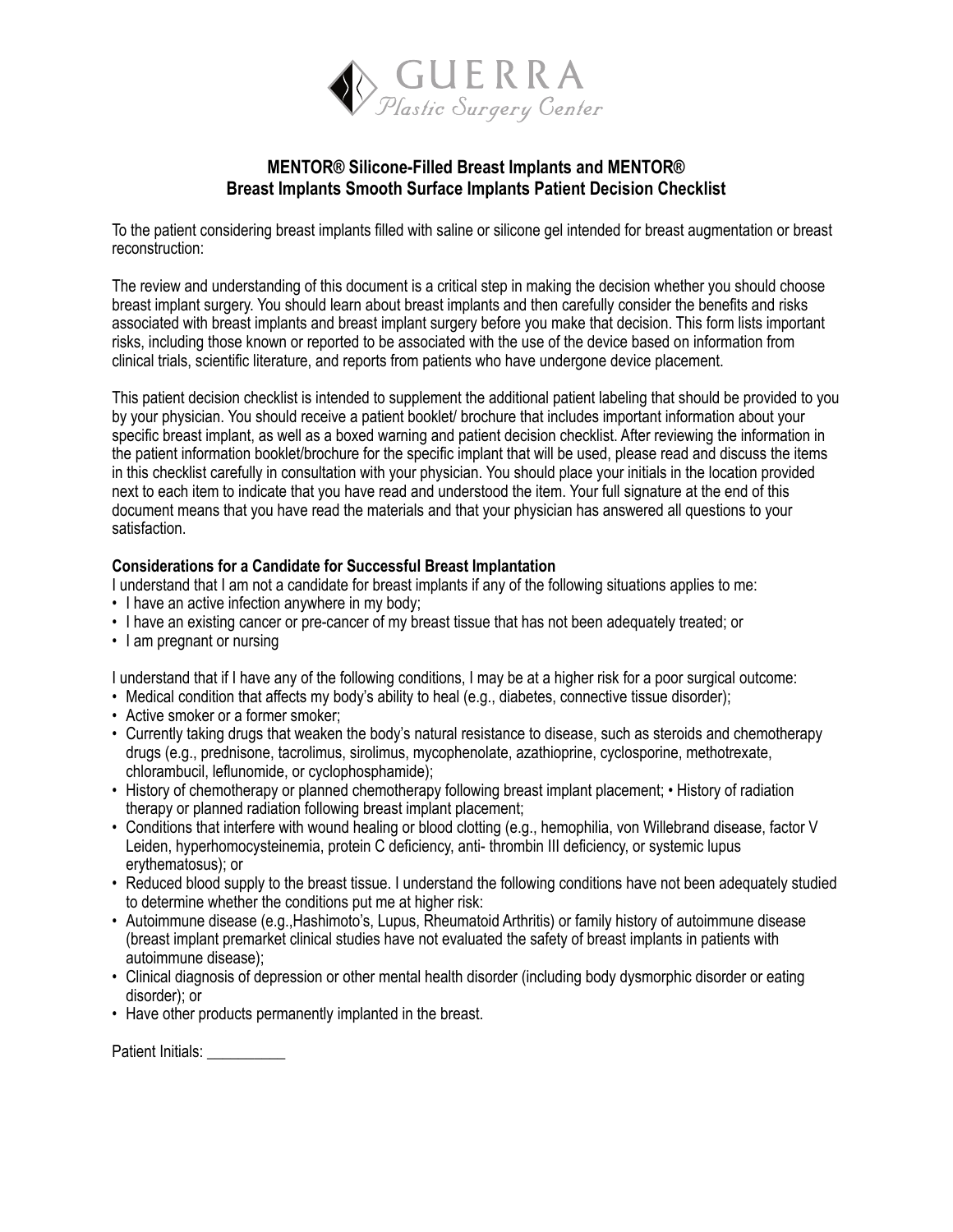## **Risks of Breast Implant Surgery**

I understand that there are risks of undergoing breast implant surgery. The percentages displayed below were reported in the 10-year core study for MemoryGel breast implants. Each rate specified below represents the largest reported cumulative 10-year rate across all groups of patients in the study (augmentation and reconstruction, both primary and revision). I understand that risks of undergoing breast implant surgery may include:

- breast pain (reported in up to 5.2% of patients),
- skin or nipple areola sensitivity changes or loss( nipple sensation changes reported in up to 7.9% of patients, breast sensation changes reported in up to 3% of patients),
- asymmetry (reported in up to 12.7% of patients),
- impact of aging or weight change on size and shape of breast (ptosis reported in up to 5.5% of patients),
- infection requiring possible removal of implant (reported in up to 5.8% of patients),
- swelling (may occur but specific rates are not publicly available in the MemoryGel Core study analysis),
- scarring (hypertrophic scarring reported in up to 4.2% of patients),
- fluid collections (seroma) (reported in up to 2.1% of patients),
- hematoma (reported in up to 2.8% of patients),
- tissue death of breast skin or nipple (necrosis reported in up to 0.9% of patients),
- inability to breast feed (lactation difficulties reported in up to 1.6% of patients),
- complications of anesthesia (may occur but specific rates are not publicly available in the MemoryGel Core study analysis),
- bleeding (may occur but specific rates are not publicly available in the MemoryGel Core study analysis),
- chronic pain (may occur but specific rates are not publicly available in the MemoryGel Core study analysis),
- damage to surrounding tissue, such as muscle, nerves, and blood vessels (may occur but specific rates are not publicly available in the MemoryGel Core study analysis), and
- impact on imaging of breast tissue (may occur but specific rates are not publicly available in the MemoryGel Core study analysis).

My physician has discussed these risks and has provided me with the patient information booklet/brochure (including the boxed warning) with information on the types of risks that are possible and expected rates of occurrence.

My physician has discussed the potential use of other implanted products during my breast implant surgery. My physician has also discussed the risks and benefits of using these implanted products and their planned surgical approach.

Patient Initials:

## **Risks of Cancer-Breast Implant-Associated Anaplastic Large Cell Lymphoma (BIA-ALCL)**

I understand that breast implants are associated with the development of a type of cancer of the immune system called Breast Implant-Associated Anaplastic Large Cell Lymphoma (BIA- ALCL). Information regarding the number of medical device reports of BIA-ALCL can be found on FDA's website (See "Medical Device Reports of Breast Implant-Associated Anaplastic Large Cell Lymphoma," available at https://www. fda.gov/medical-devices/breast-implants/ medical-device-reports-breast-implantassociated-anaplastic-large-cell-lymphoma. ).

As of July 2019, literature reports various estimates for the incidence of BIA-ALCL. These estimated incidence rates have ranged from a high of 1 per 3,817 patients to a low estimate of 1 in 30,000 (Clemens et al, 2017; Loch-Wilkinson et al, 2017; De Boer et al, 2018).

I have received information regarding the overall incidence rates of BIA- ALCL and the rates as they pertain to my specific breast implant.

I understand that this cancer has been reported more frequently for textured breast implants, but that patients with smooth surfaced implants have also been diagnosed.

I understand that patients with breast implants have a risk of developing BIA-ALCL within the scar tissue and fluid surrounding the breast implant.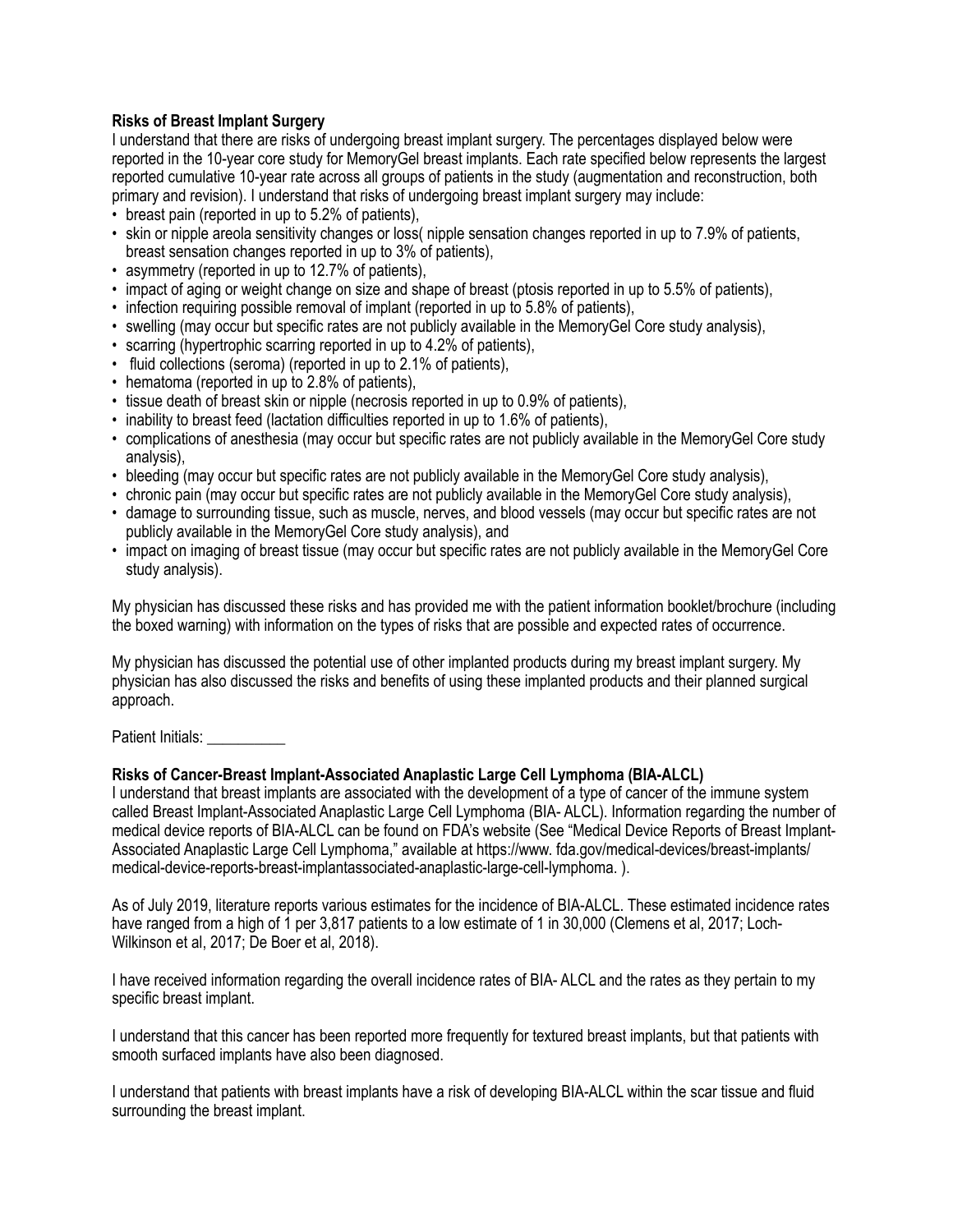I understand that BIA-ALCL typically takes several years to develop after implantation, but cases have been reported as early as within one year. Typical symptoms to be aware of include: swelling, breast tightness, pain, lumps, or swelling of the breast months or years after I receive my implants.

I understand that treatment for BIA-ALCL involves an operation to remove the implants and the surrounding scar tissue capsule. Based on the stage of the cancer at diagnosis, some patients have required chemotherapy or radiation. While BIAALCL typically responds well to therapy, some patients have died from BIA-ALCL. Diagnosis and treatment may be at my own expense and is not always covered by insurance.

Patient Initials:

## **Systemic Symptoms**

I understand that some patients who have received breast implants have reported a variety of systemic symptoms including joint pain, fatigue, rash, memory loss, and "brain fog" that some patients have called breast implant illness. While the causes of these symptoms are unclear, some patients have reported relief of these symptoms with removal of their implants and surrounding scar tissue capsule, however not all patients may experience improvement in their symptoms. Researchers are working to better understand the possible link between breast implants and these symptoms.

I also understand that some patients with breast implants have reported health problems in their children after birth or breastfeeding. While a causal link between breast implants and these reported health problems in children has not been demonstrated, more research is needed. I understand that breast implants and breast surgery may interfere with my ability to successfully breastfeed.

Patient Initials:

## **Breast-Implant Specific Risks**

I understand that a breast implant is NOT a lifetime device and the longer I have my implants, the more likely I am to experience a complication and the more likely I am to require a reoperation requiring the replacement or removal of my breast implant. As many as 24.1 percent of women who received breast implants for augmentation had their implants removed within 10 years, but my implants may last for a shorter or longer time (the percentage reported is from the 10-year core study for MemoryGel breast implants. This rate specified represents the largest reported cumulative 10-year rate across all groups of augmentation patients in the study (both primary and revision).

I understand that my breast implant may rupture or leak at any time, and that the longer I have my implants, the more likely I am to experience a complication such as rupture.

I understand that gel bleed (small quantities of chemicals diffusing from the implant shell) of silicone gel-filled implants may occur. I understand that if I have a saline filled implant, my breast may deflate in appearance if there is a rupture or leakage of the saline.

I understand that if I have a silicone gel-filled breast implant, I or the physician may not be able to tell on physical exam whether my implant has ruptured or is leaking silicone gel. Because rupture or leakage of silicone gel-filled breast implants is difficult to detect, I understand that periodic imaging evaluation is recommended for screening of silicone gel-filled breast implant rupture. It is recommended that I have periodic imaging of my silicone gel-filled breast implants to screen for implant rupture regardless of whether my implants are for cosmetic augmentation or reconstruction. These recommendations do not replace other additional imaging that may be required depending on my medical history or circumstances (i.e., screening mammography for breast cancer).

Even if I have no symptoms, I should have regular imaging evaluations as described in the "Recommended Follow-Up" section below. These imaging evaluations may not detect all ruptures or leaks, be costly, and the expense may not be covered by my medical insurance.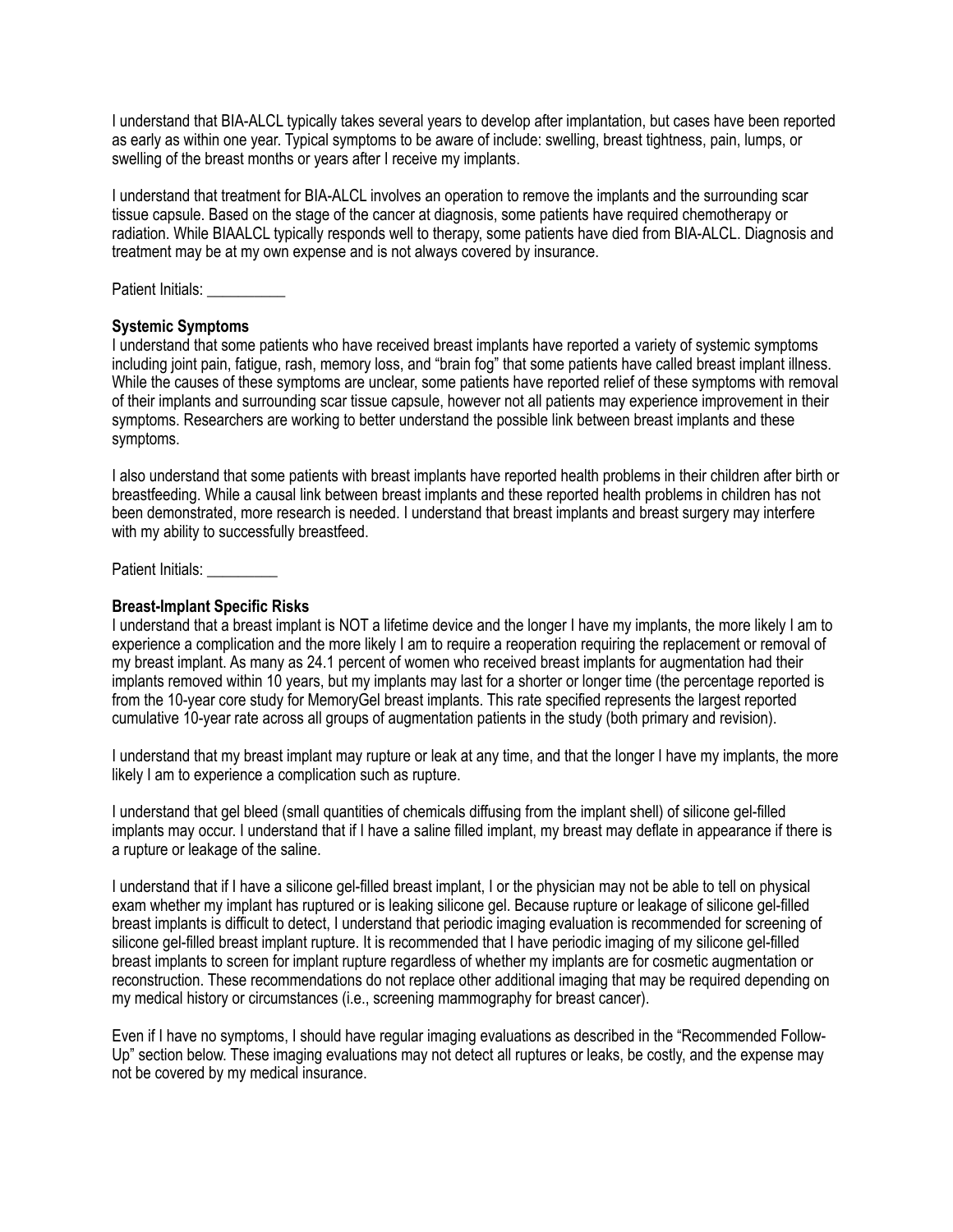I understand that silicone can migrate from my implant into nearby tissues (e.g., chest wall, lymph nodes under the arm) and organs (e.g., liver, lungs) where it may not be possible to remove.

I understand that all breast implants can interfere with mammography and breast exams, which could delay the diagnosis of breast cancer. Mammography can also cause the breast implant to rupture or leak. I should tell the mammography technician if I have breast implants.

The percentages displayed below were reported in the 10-year core study for MemoryGel breast implants. Each rate specified below represents the largest reported cumulative 10-year rate across all groups of patients in the study (augmentation and reconstruction, both primary and revision). I understand that the long-term risks of breast implants may include:

- painful or tightening of scar tissue (capsule) around my implant (capsular contracture III/IV reported in up to 36.9% of patients),
- rupture or leaking of the implant (rupture reported in up to 43.9% of patients),
- wrinkling of the implant (reported in up to 7.0% of patients),
- visibility of the implant edges (may occur but specific rates are not publicly available in the MemoryGel Core Study analysis)
- shifting of the implant (implant malposition/displacement reported in up to 6.7% of patients), or
- reoperation (reported in up to 50.7% of patients).

I understand that I will receive a patient device card (i.e. Implant ID Card) after my surgery that has information on each of my specific implants. I understand that it is important for me to keep each card in case I or my physician need to know what kind of implant I have many years later.

I understand that all breast implants contain chemicals and heavy metals. I understand that most of these chemicals stay inside the shell of the implant, but small quantities have been found to diffuse (gel bleed) through the implant shell of silicone gel-filled implants, even if the implant is intact and not ruptured or leaking. A list of the components, chemicals, and heavy metals is available in the patient information booklet/brochure.

Patient Initials:

#### **Recommended Follow-up**

Even if I have no symptoms, I should have my first ultrasound or MRI at 5-6 years after my initial implant surgery and then every 2-3 years thereafter. If I have symptoms or uncertain ultrasound results for breast implant rupture at any time, an MRI is recommended.

I understand that I will need routine and regular follow-up with my physician as long as I have a breast implant for examination of my breast implant as well as to discuss any updates regarding breast implant issues.

National Breast Implant Registry (NBIR): I understand and have discussed with my physician that there is a National Breast Implant Registry where information regarding my health and breast implant information can be entered. The NBIR may help understand the long-term safety and performance of breast implants.

Patient Registry and Outcomes for breast Implants and anaplastic large cell Lymphoma (ALCL) etiology and Epidemiology (PROFILE): I understand and have discussed with my physician that there is a registry (PROFILE) where information is collected to better understand BIA-ALCL in patients with breast implants.

Patient Initials:

#### **Questions for My Physician**

I have had the opportunity to ask my physician questions about his or her experience, medical degree, specialty of training, and credentials. I understand that breast implants have associated procedural risks and should only be used by physicians who are appropriately trained.